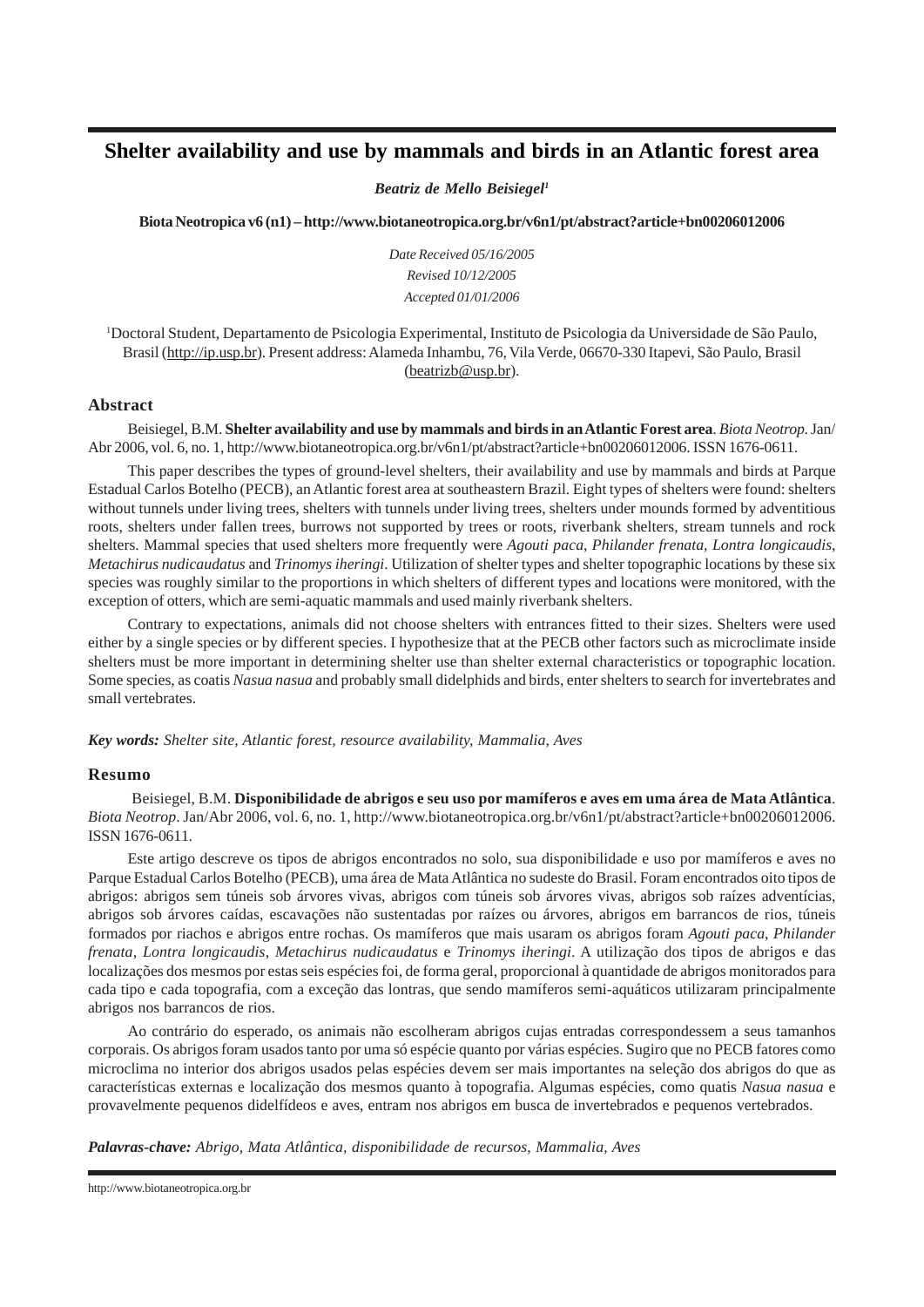## **Introduction**

Shelter is an essential resource to many species of animals (McComb & Noble 1981, Ruggiero et al. 1998) and shelter availability may be a limiting factor in home range use for some species, as northern raccoons, *Procyon lotor* (Endres & Smith 1993), badgers, *Meles meles* (Doncaster & Woodrofe 1993) and red foxes, *Vulpes vulpes* (Lucherini et al. 1995) although not for others as fox squirrels, *Sciurus niger* (Robb *et al*. 1996) and otters, *Lontra longicaudis* (Pardini 1996, Pardini & Trajano 1999).

Shelter can afford protection against predators and from weather (Berner & Gysel 1967). Compared to external environment, shelter temperatures are more stable, with lower maximum and higher minimum temperatures (Berner & Gysel 1967). Shelter use by mammals and birds at Atlantic Forest areas has been subject of only a few investigations (e.g. Miles et al. 1981, Monteiro-Filho & Marcondes-Machado 1996, Pardini & Trajano 1999, Briani et al. 2001).

In the present paper I report on the types of shelters found in an Atlantic forest area, the Parque Estadual Carlos Botelho (PECB), and their use by mammals and birds. I described the animals that used the shelters, verified whether, in a short-term, each shelter was used by a single species or more than one and discussedthe hypothesis that mammal species display preferences for shelter types or shelter topographic location.

## **Material and Methods**

#### **Study area**

The PECB is located in the state of São Paulo, southeastern Brazil, at 24°00' - 24°15' S and 47°45' - 48°10' W, and its total area is 37,793.63 ha. Three other reserves, the Parque Estadual Intervales, the Parque Estadual Turístico do Alto Ribeira and the Estação Ecológica de Xitué are contiguous to the PECB, and together they have an area of 116,836.99 ha, being one of the major Atlantic Forest remnant areas.

This study was conducted in the São Miguel Arcanjo Base of the PECB. This area is located in the Guapiara Highlands, in the Atlantic Plateau. The topography is characterized by low, parallel hills (Pfeifer et al. 1986). The altitude ranges from 700 to 839 m. A river, five big streams and hundreds of small streams form a dense drainage that belongs to the Paranapanema River drainage. The climate is type Cfb of Koeppen, described as mesothermic humid without a dry winter. There is marked seasonality in rainfall, however, with a wetter season from October to March and a drier season from April to September. Annual precipitation is 1.475 to 2.582 mm and the average precipitation in the drier month is 49 mm (Pfeifer et al. 1986, Negreiros et al. 1995). Average temperatures are 18°C to 20°C, with a minimum of 3°C and maximum of 29°C (Domingues & Silva 1988).

Vegetation is classified as Latifoliate Pluvial Tropical Forest (Domingues & Silva 1988). The study area comprised mainly primary forest, although logging occurred in many places in the past, and there are some patches of secondary forest.

The Park has a diverse and abundant fauna with at least 267 species of birds in 42 families (Figueiredo & Custódio-Filho 2003), including the jacu, *Penelope obscura,* the jacutinga, *Pipile jacutinga* and other endangered species, plus 23 species endemic to the Atlantic forest (Sick 1986). The rich mammalian fauna of the Park includes the two large South American felids*, Panthera onca* and *Puma concolor*, the two peccaries, *Tayassu tajacu* and *T. pecari*, deer (*Mazama sp*.), paca (*Agouti paca*), agouti (*Dasyprocta azarae*), bush dog (*Speothos venaticus*), crab-eating fox (*Cerdocyon thous*) and many other species of medium and large mammals (Beisiegel 1999, Beisiegel & Ades 2002, 2004).

#### **Data collection and analysis**

Most of this work was conducted from February 1997 to August 1999. The shelters were found in the course of a study on the bush dog, *Speothos venaticus*. Thus, the shelters marked had the characteristics expected for a canid shelter such as the presence of tunnels and multiple entrances (Egoscue 1962, Kilgore Jr 1969, Johnsingh 1982, Aquino & Puertas 1997). This limited the work to (1) ground level shelters; (2) shelters that had at least one entrance that was large enough to allow the passage of a bush dog (roughly 15 cm diameter). I did not attempt to identify individually the animals using the shelters, nor did I attempt to explore the shelters with devices such as periscopes or fiber-optic systems, which would allow a thorough inspection of the interior of the shelters (Moriarty & McComb 1982). Since the bush dog is a semi-aquatic species and may have a very large home range (Beisiegel 1999, Beisiegel & Ades 2004), almost all the streams that were accessible in up to half a day walking from the internal road of the park were searched, comprising an area of roughly 4,000 ha. In addition to stream vicinities, which included hillsides, hilltops were also searched because of the high shelter densities found in these areas.

Two methods were used to identify the animals that used the shelters, consisting of placing at the entrances of the shelters (1) sand plots to register tracks and (2) passive infra-red camera traps (Trail Master 500® and Trail Master camera kit®, Goodson and Associates, Inc.). Sand plots were used in 339 shelters and camera traps were used in 62 shelters. In 38 of these both methods were used, totaling 363 shelters for which I attempted identification of users.

The minimum time lapse between consecutive pictures was 2 min and for each picture the camera registered the date and time. For sand plots, I registered the dates of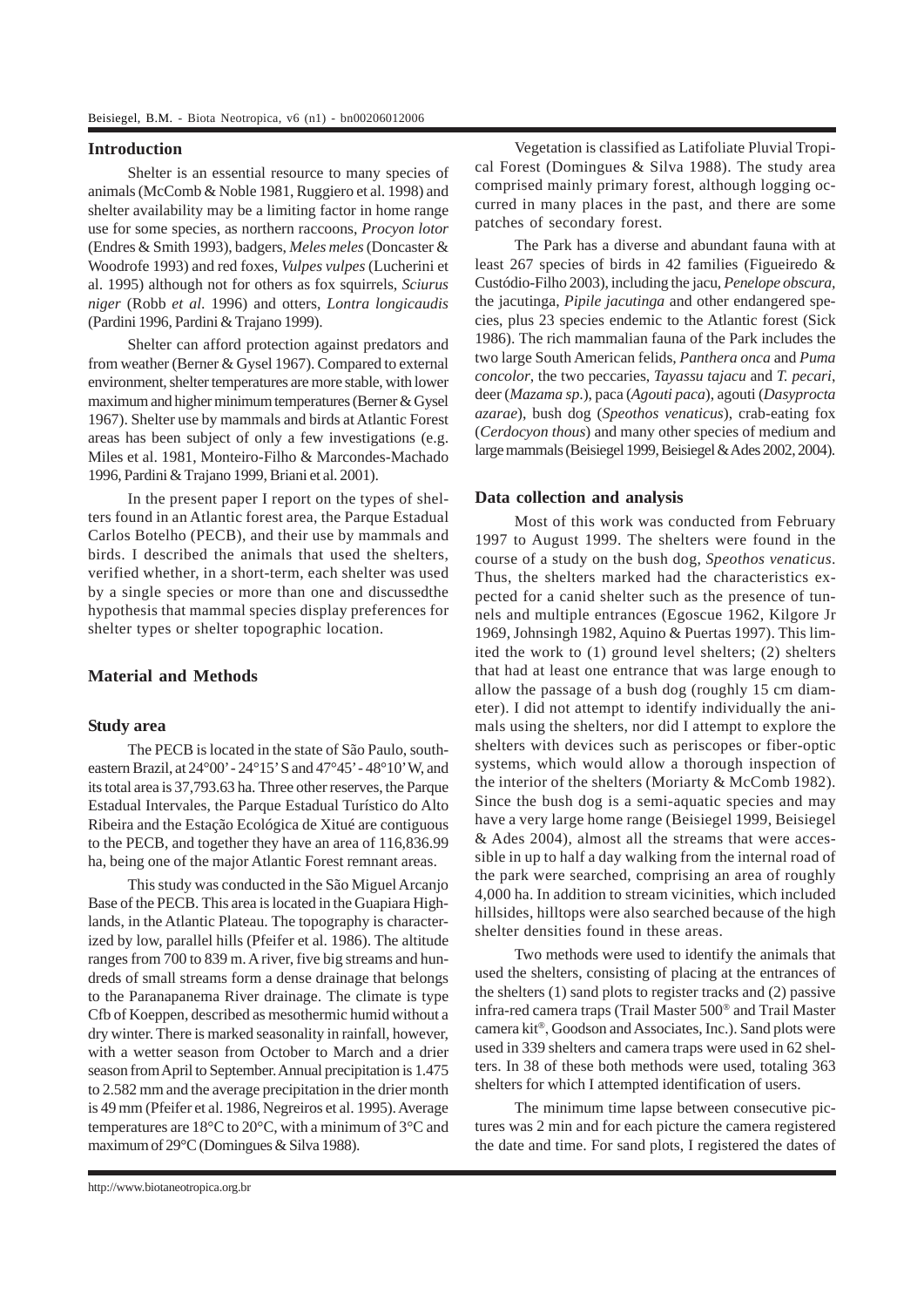placement and checking of plots and the tracks found. Tracks of mammals were identified using the guide by Becker & Dalponte (1991). Whenever possible the animals were identified to species or genus, but in many instances it was just possible to identify the Family (e.g. Didelphidae) or even just Class (e.g., Mammalia, Aves) or size of the animal.

Sampling periods for sand plots (number of days from placement to last checking) ranged from one to 446 days (average  $= 71$  days, s.d.  $= 62$  days). During the sampling period, each sand plot was checked from one to 14 times  $(average = 2.5 \times s. d. = 1.9)$ . Sampling periods for camera traps varied from one to 22 days (average  $= 6.7$  days, s.d.  $=$ 4.7 days). However, these are just indices of the real sampling effort, since many factors affected data collection for both methods. Rain was the main problem for the use of sand plots, but sometimes the large number of tracks accumulated in a plot also prevented the identification of the user. Camera traps sometimes ran out of film or batteries, but the most frequent trouble was the false triggering of the sensors by the heath or by the raising of water levels.

The shelters were classified in types according to external and internal features and maximum height of entrances and topography were described for 91 of the shelters which users had been identified. To evaluate availability of shelters in different topographic features, strip counts of shelters were conducted along 9,362 linear meters, comprising 2,139 m of hilltops, 1,733 m of hillsides, 2,075 m of small streams (which comprised slopes and narrow valleys), 1,589 m of river plains along large streams (only large valleys), 574 m of river plains with undifferentiated alluvial deposits (which had shelter types and availability different from river plains, see below) and 1,252 m inside large streams (counting only riverbank shelters). In trails with a good visibility of the ground, all shelters in a 5-meter wide strip were counted, and in trails with dense herbaceous vegetation all shelters were counted in a 3-meter wide strip. This was due to the fact that, in sites with dense vegetation cover, a shelter would only be seen if it was very near the trail. Trails were either marked each 50 m or measured with a GPS (E-Trex, Garmin). The density of river bank shelters were estimated as the number found per km of margin and for the remaining shelters, as the number per area, calculated multiplying the length of the trails by the width of the searched strips (3 or 5 meters).

The work was performed in many steps. I began to mark the shelters that could be used by *Speothos venaticus* in February 1997, without recognizing different shelter types or topographies; sand plots were placed on shelter entrances from September 1997 and camera traps were used from June 1998 to the end of the study. Shelter types and topographic locations began to be noted on May 1998. Many shelters were monitored with sand plots before May 1998 and I did not return to many of them to note topographic location or

shelter type after the monitoring period. Therefore, shelter characteristics were not noted for all shelters marked or monitored. A total of 742 shelters were marked, from which 504 could be assigned to one of the eight shelter types described below. Also from these 742 shelters, 343 were monitored with sand plots and /or camera traps, but shelter type and location were not noted for all of the monitored shelters. Of the 343 monitored shelters, type was noted for 253 shelters and topographic location was noted for 294. Both type and topography were noted for 232 of them.

Transect counts of shelters were conducted during 2001-2002. Due to the large number of marked shelters, great extension of the study area and small number of camera traps (three cameras), the shelters that were selected to be monitored were those that appeared most likely to be used by a group of *Speothos venaticus*. These shelters were the larger ones, or had most evidences of frequent use, such as entrances with clean paths leading to them, or were located near the sites where most bush dog tracks were found (Beisiegel & Ades 2004). Therefore, there was no systematic or random selection of the shelters that were monitored and the results described below can be only qualitatively interpreted.

## **Results**

### **Shelter site types**

Eight types of shelter sites were found (Figures 1 and 2). Most shelters (n=504) could readily be assigned to one of these eight types, based on internal characteristics, such as the presence and the size of chambers (defined as cavities with an inner diameter larger than entrance width) and of tunnels (defined as a cavity with a diameter much smaller than its observable length) and on the location of the shelter, such as under living tree, under adventitious roots of one or many trees, under fallen log, under rocks, or not under any of these, on riverbanks, and on tunnels formed by small streams. In a few cases, shelters presented characteristics of two or more types.

## **Shelters without tunnels under living trees (WT)**

These shelters are located under or among the roots of a living tree or inside the hollow basis of a tree, and they do not form tunnels, being composed mainly by a cavity. The largest width of the shelter is observed at the entrance or a chamber with a smaller entrance. Few shelters of this type were marked because I considered them unlikely to be used by bush dogs. One shelter fitted with a camera trap had a strong animal smell and was regularly used by a didelphid (*Marmosops* sp.) and a bird (*Grallaria varia*, Passeriformes: Formicariidae). Two shelters had felid feces inside them, suggesting that they could be used as territorial marks. Many shelters of this type were located on or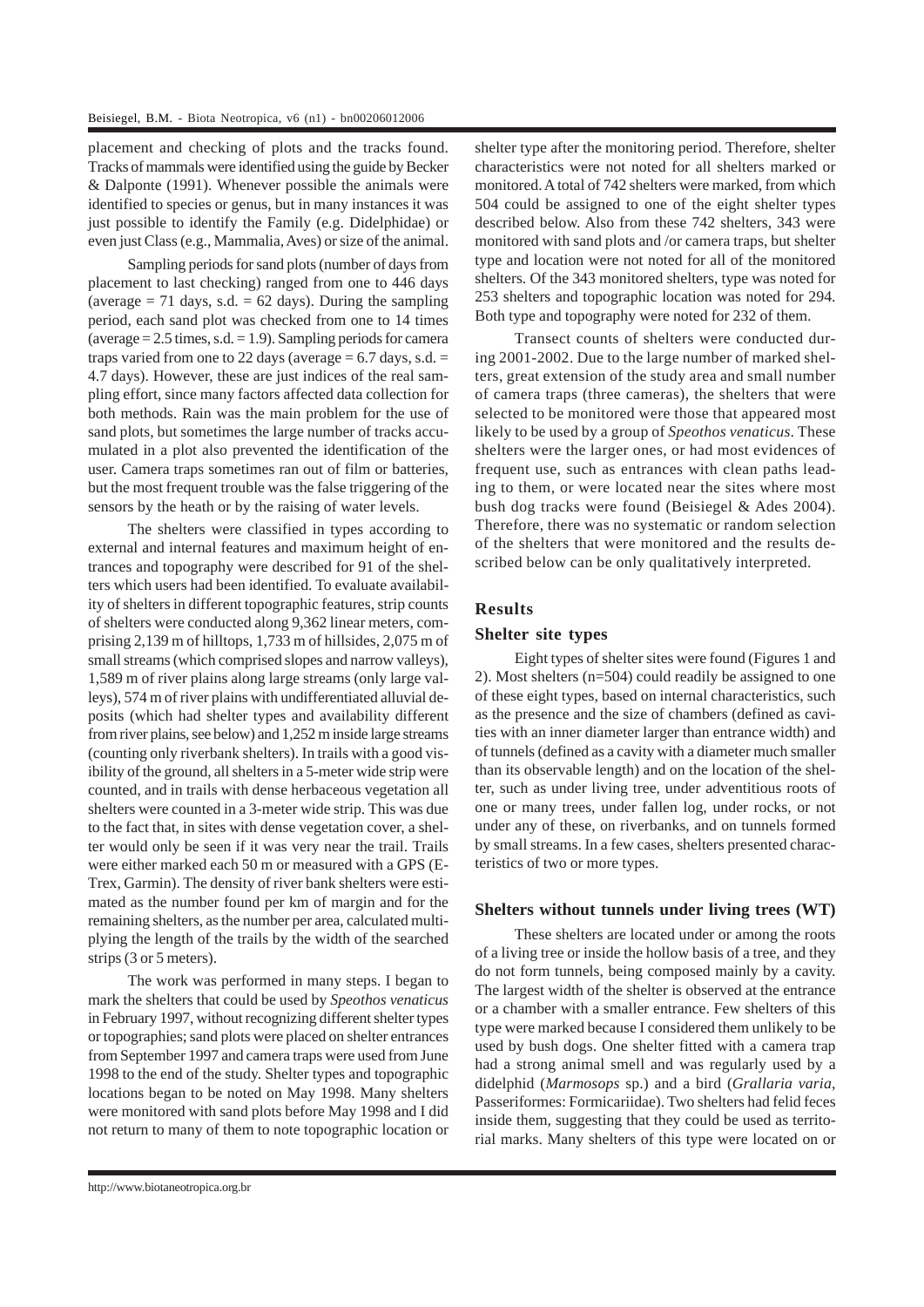near hilltops and from inside them an animal could have a good view of the surroundings. I also observed a whitelipped peccary, *Tayassu pecari*, entering a shelter of this type and staying there for some minutes, during daytime. From the 504 shelters for which the type was described, 34 were WT shelters. In the strip counts one shelter of this type was found on a hilltop and three on hillsides.

## **Shelters with tunnels under living trees (TULT)**

These were different from the WT type described above because they always were composed of at least one tunnel, which could just connect two entrances or connect different entrances and chambers, not all of which were visible from outside. They could be (a) the cavity inside the basis of a living tree, with the trunk or roots delimiting the entrances of the shelter; (b) a tunnel dug under the tree roots. Didelphids (*Philander frenata* and *Metachirus nudicaudatus*), pacas, one armadillo (*Dasypus novemcinctus*), one otter (*Lontra longicaudis*), unidentified birds, unidentified small rodents, coatis and unidentified large animals used these shelters. Of the 504 shelters, 174 were of this type. In the strip counts, eight TULT shelters were found on hilltops, seven on hillsides, six on river plains and four on small streams. These were the most frequent shelters found at hillsides and riparian habitats ([Table 1\)](#page-5-0).

## **Shelters under mounds formed by adventitious roots (UMAR)**

These shelters were mainly found on two types of sites: hilltops and some river plains. These sites probably had soils less compacted when compared to the rest of the study area. This is due, in the hilltops, probably to declivity, and, in some river plains, to undifferentiated alluvial deposits (Domingues & Silva 1988) with high sand and water content. Due to this soil "softness" these sites have many trees with adventitious roots (also called prop or stilt roots), which increase the stability of the trees (Waisel, Eshel & Kafkafi 1996). These adventitious roots are normally covered by leaf-litter, which in turn harbor other trees, thus forming large mounds, with large chambers and, probably due to soil softness, large tunnels (frequently more than 50 cm diameter) inside them. These shelters can be connected by tunnels, and thus comprise an area of several square meters. They may have small ([Figure 1\)](#page-13-0) or very large entrances ([Fig](#page-14-0)[ure 2](#page-14-0)a). At hilltops and river plains with undifferentiated alluvial deposits they were found in a higher density than the other types of shelters [\(Table 1](#page-5-0)). Although these shelters were larger than the other types [\(Figure 1\)](#page-13-0), mainly small mammals and birds used them. Of the 504 shelters, 138 were of this type. On the strip counts they were found on hilltops (61 shelters) and river plains with undifferentiated alluvial deposits (22 shelters).

## **Shelters under fallen trees (FT)**

These were dug normally under the basis of a fallen tree. Entrances might be dug among or below roots or below the trunk. Often the fallen trunk itself had a cavity inside it, which was used as a tunnel with sometimes many entrances to it. The roots of the fallen tree could also form a shelter, similar to a WT shelter but having tunnels exiting from the inner part of the shelter. Pacas, didelphids, birds and small rodents used these shelters. Of the 504 shelters, 79 were of this type. In the systematic strip counts, one FT shelter was found on a hilltop, three on hillsides, three on river plains and four on small streams.

## **Burrows not located under fallen trees, tree roots or rocks (BU)**

These shelters consisted in a tunnel or chamber that were dug at a slope or at the plain ground, with no supports such as roots, rocks or fallen trees. Their entrances were frequently found in groups of three close (*ca.* 1-2 m) to one another, sometimes clearly differing in age. Frequently, they were used only once or a few times. Two of these shelters were used many times: one of them was used by a pair of juruvas, *Baryphtengus ruficapillus* ([Figure 2](#page-14-0)b) when it was marked in 1997 and it was still used by juruvas and also by a rodent (*Trinomys iheringi*) when a camera trap was used to monitor it one year later. These were the only animals that used this shelter. Other similar shelter was repeatedly used by a pair of juruvas, and no other animals were observed to use it. This was the only shelter type found at the internal roads and firebreaks of the park. Of the 504 shelters, 22 were of this type. In the strip counts they were found on hilltops (one shelter), hillsides (one shelter) and small streams (one shelter).

#### **Riverbank shelters (RB)**

These consisted of tunnels dug at the banks along rivers. They could have either (a) many entrances at different heights from the water level, which were used by otters, pacas and small rodents; (b) just one obvious entrance at the water level, from which often a small stream exited ([Figure 2c](#page-14-0)), making it difficult to see the interior of these shelters, which were used by otters; and (c) one entrance at the water level in which the water entered, with a dry platform inside it, which were used by pacas and likely by otters, since some of them had otter tracks and feces on nearby beaches. In one shelter fitted with a camera trap, pictures of a *Chironectes minimus* and of a rodent were obtained, both of which were swimming and thus could be just passing in front of the shelter. Entrances of these three types could also belong to the same shelter. Of 504 shelters, 45 were of this type. In the systematic strips counts, nine RB shelters were found.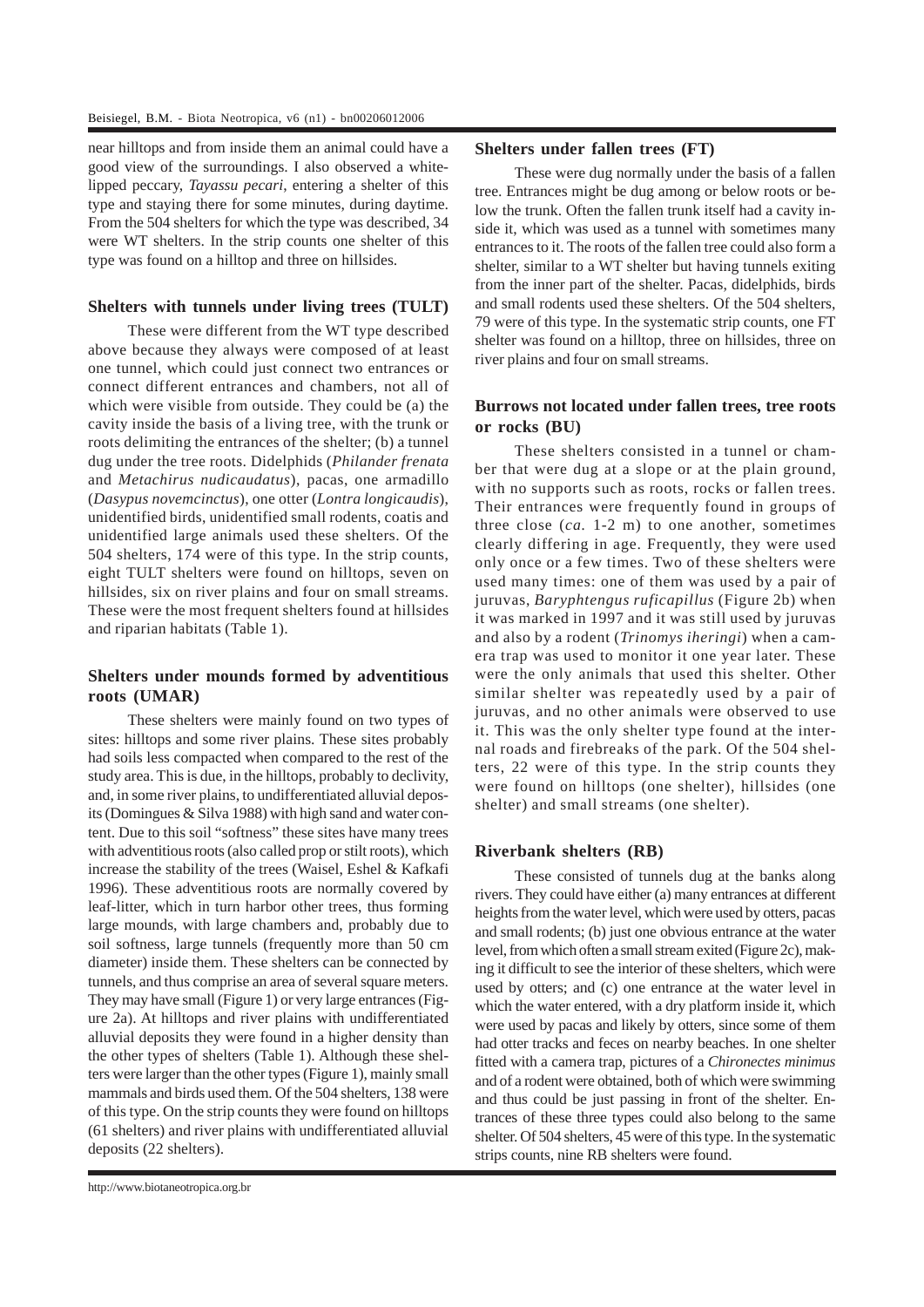#### **Stream tunnels (ST)**

These shelters were formed by a partly subterraneous small streams, which opened large tunnels. Animal tracks could be found entering the tunnel in the mud of the stream [\(Figure 2](#page-14-0)d). The animals could use these tunnels in the dry season or use side tunnels exiting from the stream tunnels. Of the 504 shelters, eight were of this type, and two of these were used by pacas. In the systematic strip counts no shelter of this type was found.

#### **Rock shelters (RO)**

These shelters were cavities among rocks, presenting evidences of use by animals. They could have one or more entrances. This type was very rare at the PECB, although it is one of the most frequently mentioned in the literature, being reportedly used by many species (e. g. *Speothos venaticus*, Linares 1967; *Metachirus nudicaudatus*, Miles et al. 1981; *Procyon lotor,* Endres & Smith 1993; *Martes americana*, Ruggiero et al. 1998; *Lontra longicaudis*, Pardini & Trajano 1999). Of the 504 shelters, only four rock shelters with some evidence of use were found; one of them was used by a paca and the users of the others were not identified. In the systematic strip counts no shelter of this type was found.

## **Monitored shelters**

I identified at least the size of the animals using 133 of the 363 monitored shelters. The disparity between the number of monitored shelters and the number of shelters which had their users identified is due to the problems described above, such as rain and false triggering of camera traps. Sand plots alone identified the animals using 72 shelters and camera traps alone identified the animals using (or passing in front or above) 31 shelters. Animals using eight shelters were identified by both methods and at four shelters I either saw the animal exiting from it or found signs (tracks, feces or feathers) that allowed the identification of the animals. Overall success of camera traps in identifying the users of shelters was higher than the success of the sand plot method (76% *vs.* 28%). [Table 2](#page-5-0) presents the number of shelters of each type and in each topographic location monitored. Most monitored shelters were of TULT ( $n = 103$ , or 40.6% of monitored shelters), UMAR ( $n= 64$ , or 25.2% of monitored shelters) and FT ( $n = 49$ , or 19.3% of monitored shelters) types, but it is not possible to determine whether this was due to these shelters being the most common types (see item 3.7 below) or to they having more characteristics of a shelter which could be used by bush dogs. There was less disparity among the amount of monitored shelters in the main topographic features, hilltops ( $n = 63$ , 21.3% of monitored shelters), hillsides ( $n = 49$ , 16.7% of monitored shelters), river plains ( $n = 68, 23.1\%$  of monitored shelters) and small streams  $(n = 91, 31\%$  of monitored shelters). Less

shelters were monitored in riverbanks ( $n = 16, 5.4\%$  of monitored shelters) and river plains with undifferentiated alluvial deposits ( $n = 7, 2.4\%$  of monitored shelters), due to the small proportion of the study area occupied by these topographies.

#### **Shelter use in relation to shelter type**

Animals in pictures obtained by camera traps could be entering or exiting, be inside the shelters, just be in front of them or be on the tree above them (Table 3). In some of these pictures, it was not possible to know whether the animals entered the shelters after the pictures were taken, because the minimum time lapse between consecutive pictures was of two minutes. Because of this, results were divided in two types: all records and records of animals inside shelters. Both types are presented in Table 3 and on item 3.4, but the other Tables and analysis considered only the animals that entered the shelters.

Two species of birds were pictured inside the shelters and tracks registered the use of 31 different shelters by unidentified birds. Eight mammal species were identified by tracks, pictures, feces or sightings and two mammals were identified to genus level by pictures.

For animals identified to species level, *Agouti paca, Philander frenata*, *Nasua nasua*, *Trinomys iheringi*, *Metachirus nudicaudatus* and *Lontra longicaudis* were the species that used more shelters (Table 3). *A. paca* was the species with the highest number of used shelters and also the species which used the highest number of shelter types, using all types except WT and BU (Table 3). The percent of TULT shelters used by pacas (43% of the shelters used by the species for which the type has been recorded) was similar to the percent of TULT shelters in relation to the total number of shelters monitored (40.6%). The percents of RB (7%), ST (4%) and RO (2%) shelters used by this species were also similar to the percent of monitored shelters of these types. The percent of UMAR shelters used by pacas (9%) was much lower than the percent of monitored shelters of these type and the percent of FT shelters used by pacas (35%) was higher than that of monitored shelters of these type.

All other identified species used one to three types of shelters (Table 3). *P. frenata*, despite being the species which used the second highest number of shelters, used shelters of only two types (TULT and UMAR). *T. iheringi* may have used more shelters than the six listed in Table 3, because in some pictures appeared small rodents that resembled *T. iheringi* but could not be identified with certainty. *L. longicaudis* used three RB and one TULT shelters. *N. nasua* entered five shelters of TULT and UMAR types and was registered in front of three more shelters, being one TULT, one UMAR and one ST.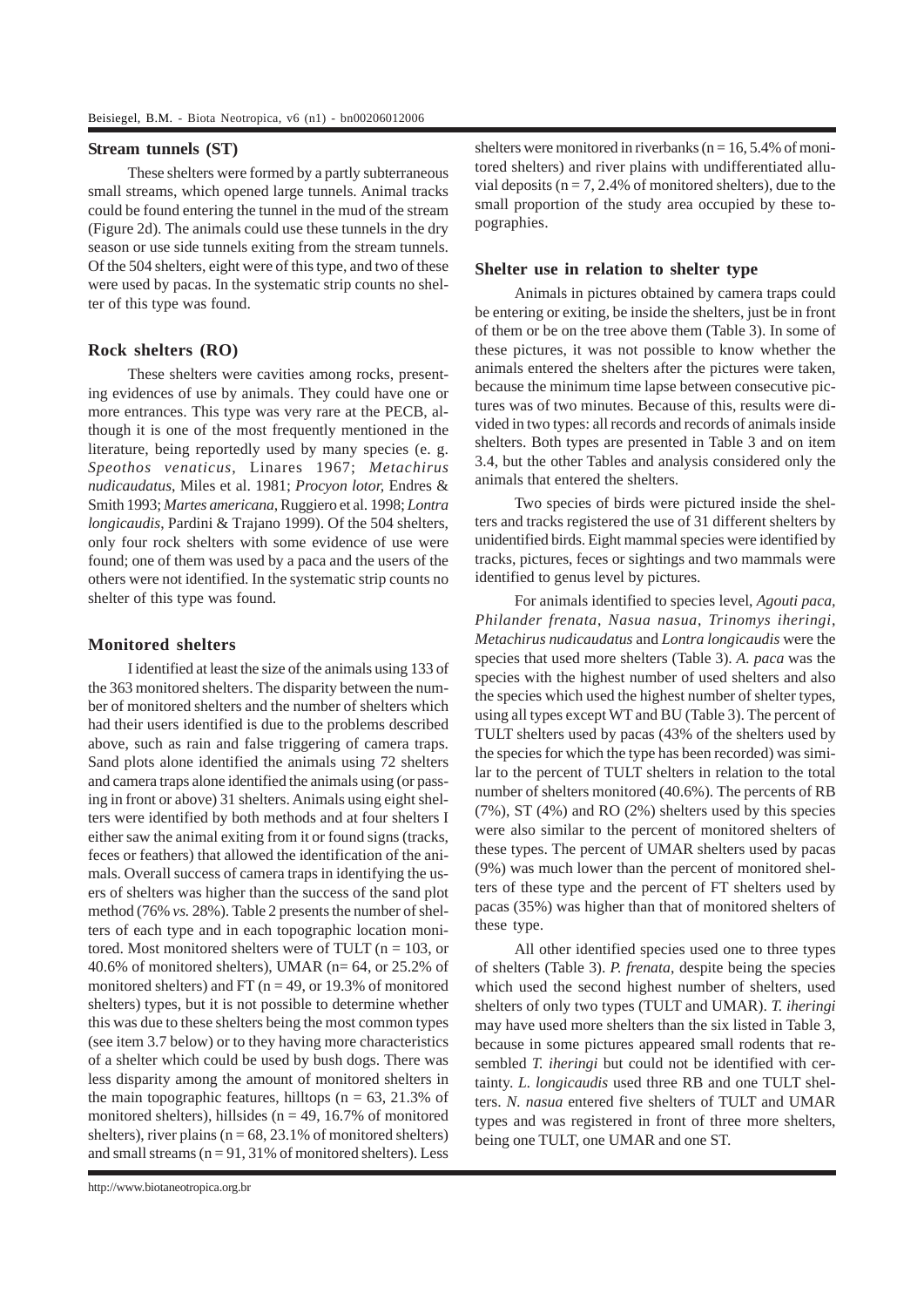<span id="page-5-0"></span>*Table 1. Shelter availability at the Parque Estadual Carlos Botelho, in number of shelters / hectare, divided by shelter types and location. For river banks, availability is given as number of shelters / linear km of stream.*

|              |                  |                  |                  | Shelter location |                  |                  |
|--------------|------------------|------------------|------------------|------------------|------------------|------------------|
| Shelter type | Hilltop          | Hillside         | River banks      | River plain      | River plain      | Small stream     |
|              |                  |                  |                  |                  | with             |                  |
|              |                  |                  |                  |                  | undifferentiated |                  |
|              |                  |                  |                  |                  | alluvial deposit |                  |
| <b>WT</b>    | 0.9              | 3.5              | $\boldsymbol{0}$ | $\boldsymbol{0}$ | $\boldsymbol{0}$ | $\boldsymbol{0}$ |
| <b>TULT</b>  | $7.5$            | 8.1              | $\mathbf{0}$     | 11.3             | $\boldsymbol{0}$ | 3.9              |
| <b>UMAR</b>  | 57.0             | $\overline{0}$   | $\overline{0}$   | $\overline{0}$   | 168.4            | $\overline{0}$   |
| FT           | 0.9              | 3.5              | $\mathbf{0}$     | 5.7              | $\boldsymbol{0}$ | 3.9              |
| BU           | $\overline{0.9}$ | 1.2              | $\overline{0}$   | $\overline{0}$   | $\overline{0}$   | $\mathbf{1}$     |
| RB           | $\overline{0}$   | $\boldsymbol{0}$ | 7.2              | $\overline{0}$   | $\boldsymbol{0}$ | 3.9              |
| Total        | 67.3             | 16.2             | 7.2              | 17.0             | 168.4            | 12.5             |

*Table 2. Number of monitored shelters for which either type, topographic location, or both, were recorded, at the Parque Estadual Carlos Botelho.*

|      |              |    |                |    | topography     |       |                |          |       |
|------|--------------|----|----------------|----|----------------|-------|----------------|----------|-------|
|      |              |    |                |    |                |       |                | not      |       |
|      |              | ht | hs             | rb | rp             | rpuad | SS             | recorded | total |
|      | wt           |    | 3              |    | $\overline{c}$ |       | 3              | 2        | 11    |
|      | tult         | 9  | 16             |    | 31             |       | 41             | 6        | 103   |
|      | umar         | 45 | $\overline{4}$ |    |                |       |                | 8        | 64    |
|      | $_{\rm ft}$  | 2  | 9              |    | 20             |       | 14             | 4        | 49    |
| type | bu           | 1  |                |    |                |       |                | 2        | 6     |
|      | rb           |    |                | 15 |                |       |                |          | 15    |
|      | st           |    |                |    | $\mathfrak{D}$ |       | $\overline{2}$ |          | 5     |
|      | rd           |    |                |    |                |       |                |          |       |
|      | not recorded | 5  | 15             |    | 12             |       | 29             |          | 62    |
|      | total        | 63 | 49             | 16 | 68             | 7     | 91             | 22       |       |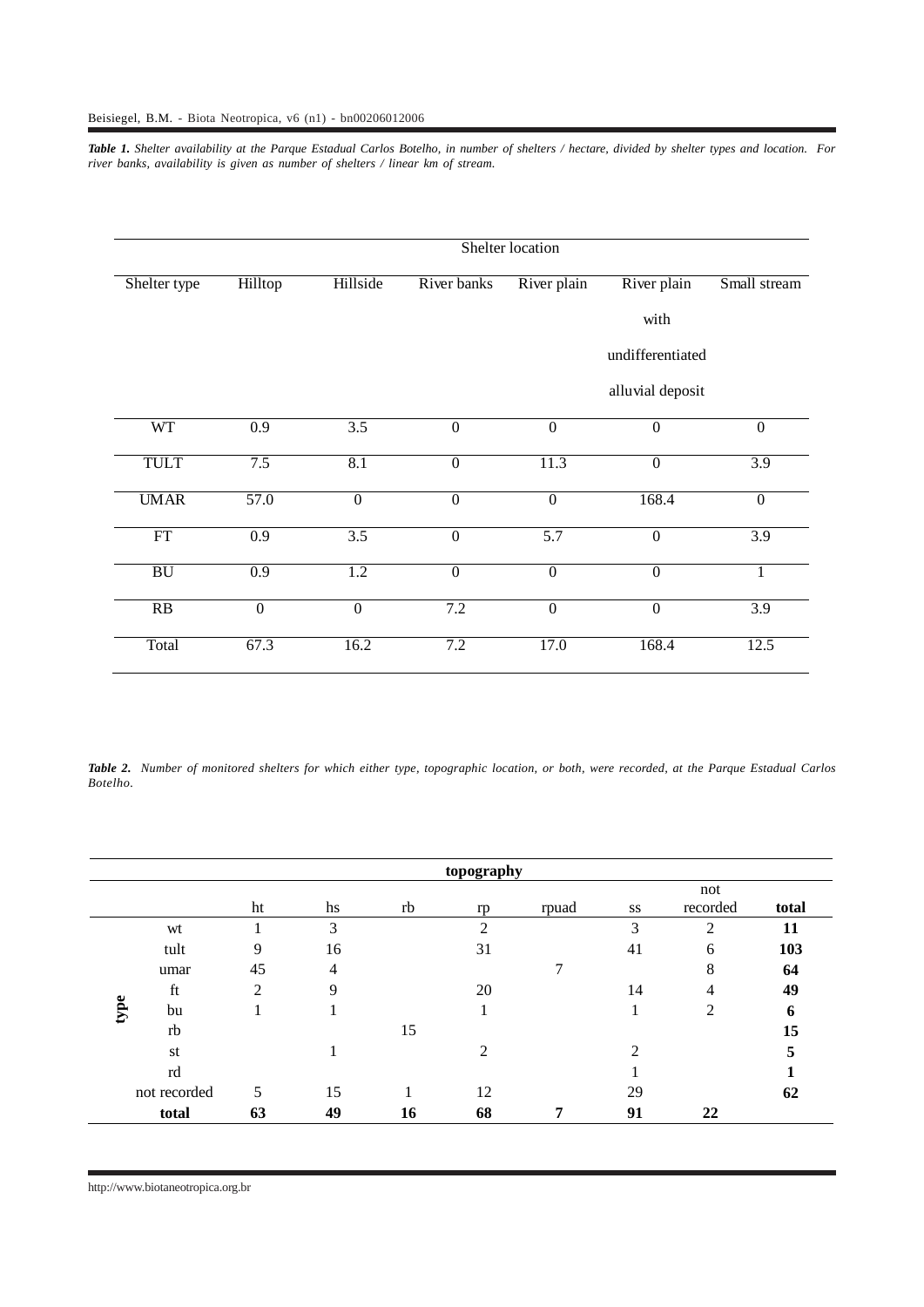Table 3. Number of shelters of each type used by mammals and birds at the Parque Estadual Carlos Botelho. Each number in this table corresponds to one shelter used by one species, higher<br>taxonomic category, or size. The nu **Table 3.** Number of shelters of each type used by mammals and birds at the Parque Estadual Carlos Botelho. Each number in this table corresponds to one shelter used by one species, higher<br>taxonomic category, or size. The

| <b>UMAR</b><br>3(2)<br>$\ominus$<br>$\widehat{z}$<br>$\widehat{\circ}$<br>$\odot$<br>$\oplus$<br>$\widehat{c}$<br>$\oplus$<br>Э<br>TULT<br>2(1)<br>4(3)<br>(16)<br>(20)<br>$\ominus$<br>$\epsilon$<br>$\ominus$<br>$\odot$<br>$\circledast$<br>$\ominus$<br>$\circledcirc$<br>$\odot$ | BU<br>$\odot$<br>Ξ<br>(16)<br>$\ominus$<br>$\widehat{z}$<br>FT<br>$\circledcirc$<br>$\circledcirc$<br>ල | 2(1)<br>RB<br>$\odot$<br>$\ominus$<br>$\odot$<br>$\ominus$<br>-<br>Shelter type | $\ominus$<br>$\mathbf{r}$<br>$\odot$ | Not desc.<br>$\ominus$<br>$\odot$<br>$\circledcirc$<br>$\odot$<br>$\odot$<br>Ξ<br>$\overline{R}$<br>$\ominus$ |
|---------------------------------------------------------------------------------------------------------------------------------------------------------------------------------------------------------------------------------------------------------------------------------------|---------------------------------------------------------------------------------------------------------|---------------------------------------------------------------------------------|--------------------------------------|---------------------------------------------------------------------------------------------------------------|
|                                                                                                                                                                                                                                                                                       |                                                                                                         |                                                                                 |                                      |                                                                                                               |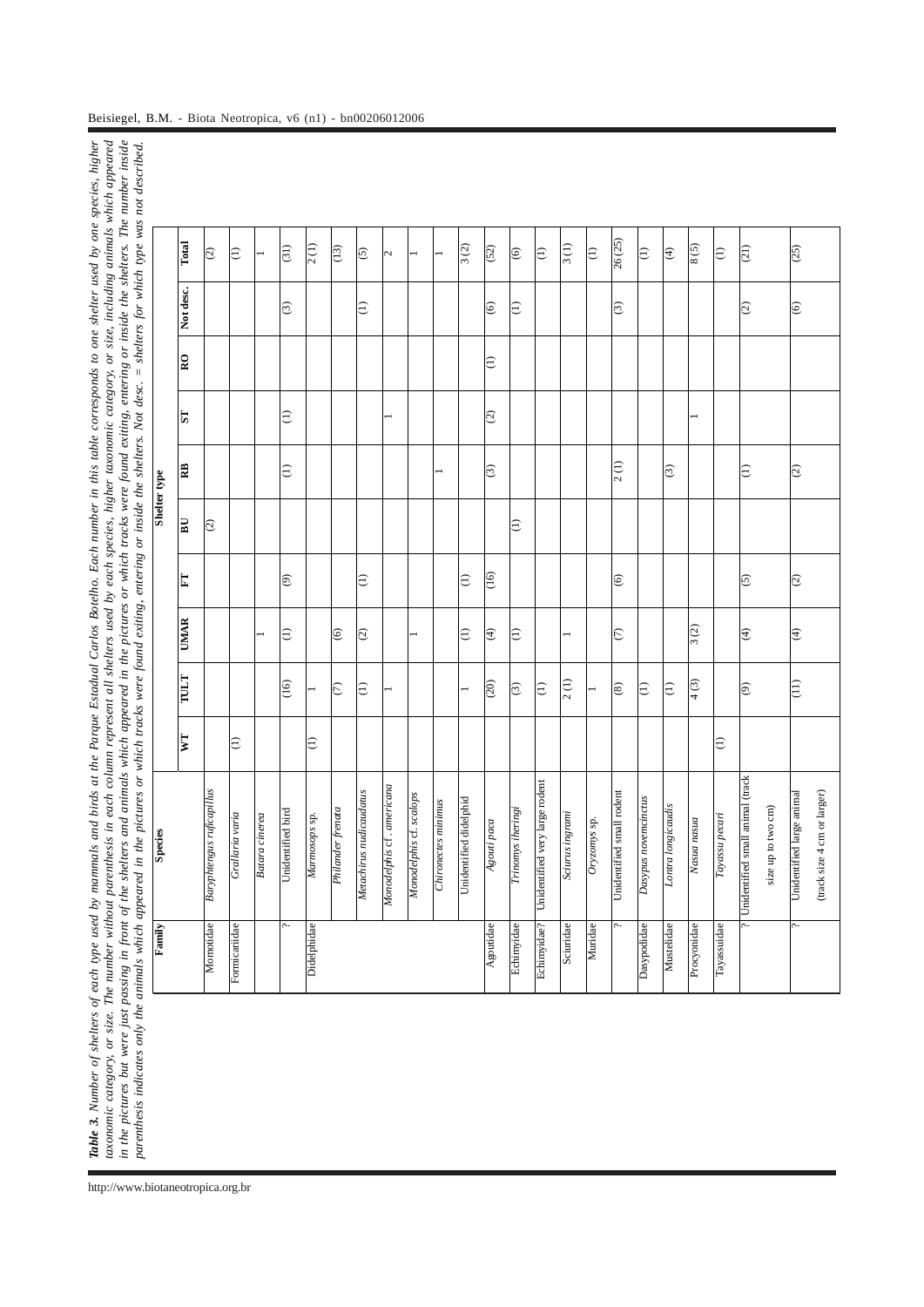Among the types of shelters, TULT type was the one that presented the highest number of shelters used, as well as the one that was used by the highest number of species (Table 3). The only species that did not use this type of shelter were those that used only one or two shelters (*B. ruficapillus*, *G. varia*, *Marmosops* sp. and *T. pecari*). UMAR shelters, which were the larger ones, were proportionally more used by the small *Philander frenata*, small rodents and small unidentified animals. RB shelters were mainly used by pacas and otters.

#### **Multiple and repeated users**

Sixty-five shelters were used by more than one species or were used by the same species on more than one day or night. Nineteen of these were used only by one species: one (TULT) by an unidentified small bird; two (RB) by otters; ten by pacas (3 TULT, 5 FT, 1 RB, 1 of unidentified type); two (UMAR) by *P. frenata*; one (TULT) by coatis and three (1 TULT, 1 UMAR, 1 of unidentified type) by *T. iheringi*.

Thirteen shelters were used by the same species (or the same individual) on more than one night or day and were also used by other species. Six of these were used only by a pair of species (both species used the shelter more than once and no other animal used it): one WT shelter was used twice by *Marmosops sp*. and four times by *Grallaria varia*; one BU shelter was used by a pair of juruvas (*Baryphtengus ruficapillus*) and by *Trinomys iheringi*; one TULT shelter was used twice by otters and twice by *Metachirus nudicaudatus*; *M. nudicaudatus* also used one FT shelter on two of four nights in which the camera trap was used, and this shelter was also repeatedly used by *A. paca* (three nights); one UMAR shelter was used by *Philander frenata* and a small unidentified rodent and a TULT shelter was used many times by *Agouti paca* and a squirrel was pictured inside it two times. One TULT shelter was used many times by *Trinomys iheringi* and *Philander frenata* and coatis also entered it. Two TULT shelters were used repeatedly by three species and other species used them once: one of these was repeatedly used by *Philander frenata*, one unidentified mouse and one unidentified rodent, and *Agouti paca* and *Metachirus nudicaudatus* also used it. The other one was used many times by pacas, *Trinomys iheringi* and *Philander frenata*, and *M. nudicaudatus* used it once ([Figure 3\)](#page-15-0). This shelter was also entered by coatis and one young didelphid was pictured over its entrance. The four remaining shelters were used more than once by one species and once by another species: two TULT shelters were used repeatedly by pacas, one of them also by a bird and one of them also by a bird and a rodent; one TULT shelter was used on four nights by *Philander frenata* and once by a rodent; and one UMAR shelter was used twice by *P. frenata* and once by *M. nudicaudatus*.

Five shelters were used by one species more than once, but it was not possible to determinate the species (unidentified birds, rodents, didelphids and small animals). In these shelters, identical unidentified tracks were found repeatedly. On one ST shelter monitored by camera trap *Nasua nasua*, *Monodelphis americana* and one unidentified rodent were pictured on at least two different days each species, but none of them inside the shelter.

Fourteen shelters were used by two species, once by each one of them. Seven shelters were used by three species, once by each one of them. For the remaining six of the 65 shelters it was not possible to determine how many species entered the shelter due to differences in the definition of the tracks on the many monitoring days; on one of them, for instance, the tracks found on one day allowed only to determinate that a large animal had entered the shelter and on other day tracks of paca were found on the shelter; so it was not possible to determinate whether the large animal which tracks were found before was also a paca or not.

#### **Shelter use in relation to topographic location**

Pacas used shelters in all types of location [\(Table 4\)](#page-8-0), including three shelters at hilltops. Percents of topographic locations of shelters used by pacas were similar to percents of shelters monitored in each topography, except for shelters in river plains, which percent were almost twice the percent of monitored shelters, and shelters in hilltops, which percent was much smaller than that of monitored shelters. *Philander frenata*, *Metachirus nudicaudatus* and *Trinomys iheringi* used shelters at hilltops, hillsides and small streams, which were among the topographies where more shelters were monitored, but did not use shelters at river plains, which also had a high number of monitored shelters. Coatis used shelters on four locations, but they were probably only foraging inside the shelters. Most shelters used by otters were on riverbanks, but this species also used one shelter in a small stream. Other species used shelters in only one location type, but they used a small number of identified shelters.

#### **Shelter use in relation to entrance height**

Contrary to expectation, animals rarely chose a shelter with entrances fitting their own size [\(Table 4](#page-8-0)). This was clearly evident in most pictures [\(Figure 4](#page-15-0); see also [Figure 2](#page-14-0) b). As a measure of the relationship between shelter entrance size and body size of the users, I compared shoulder height (SH) of the users with maximum height of shelter entrances, for the few species for which I found the SH value. Pacas have shoulder heights of 27-32 cm (Emmons & Feer 1990), and the average entrance height of the shelters used by them was 41.5 cm*. Metachirus nudicaudatus* has a shoulder height of 11-17.5 cm (Richard-Hansen et al. 1999)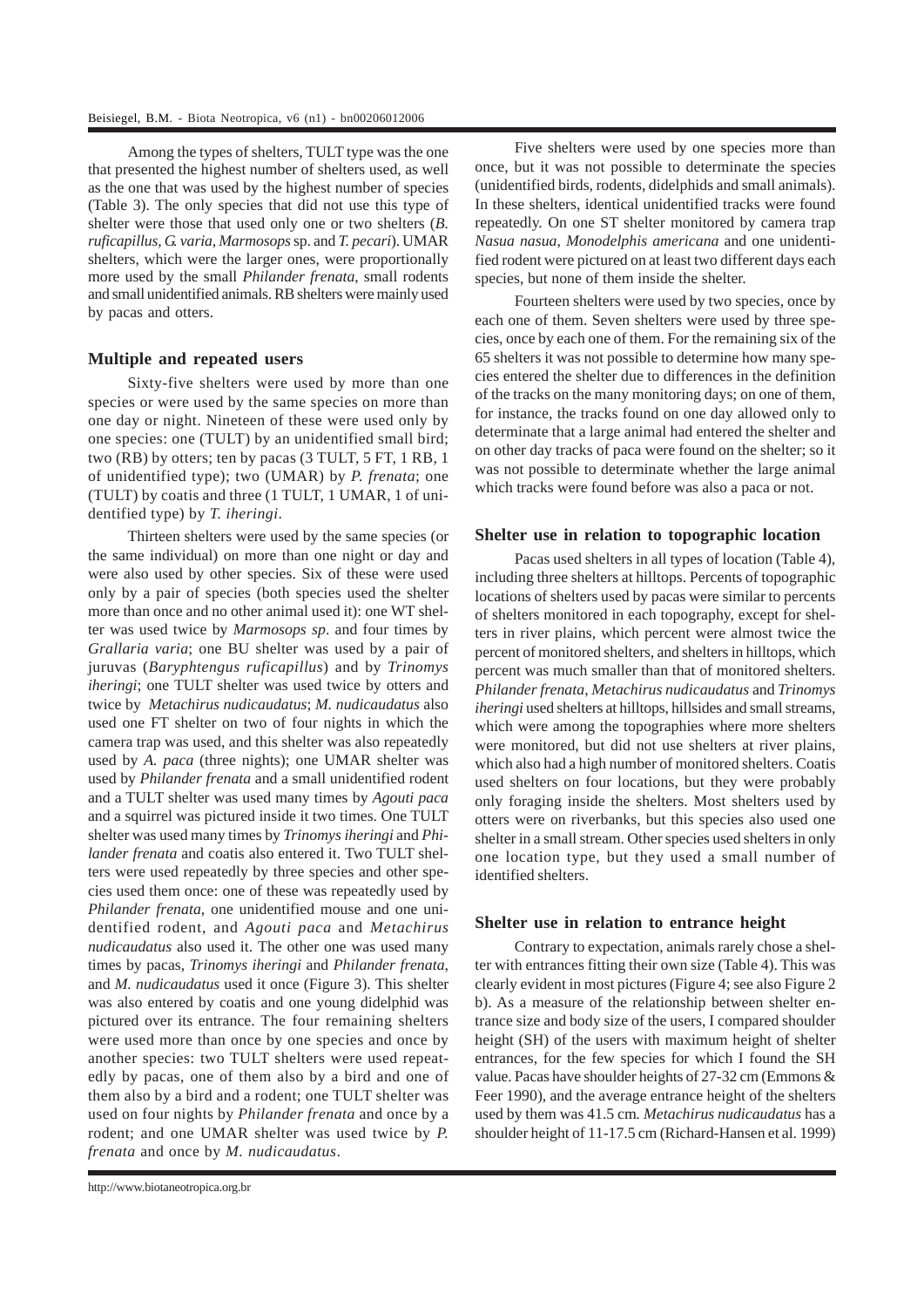|                 |         |          |                           | Location of shelters |         |         |                       | Maximum height of entrances (cm) |                |          | SH (cm)     |
|-----------------|---------|----------|---------------------------|----------------------|---------|---------|-----------------------|----------------------------------|----------------|----------|-------------|
|                 | ΗT      | НS       | $\mathbf{a}$<br>$\approx$ | RP                   | RPUAD   | SS      | Z                     | range                            | average        | s.d      |             |
| B. ruficapillus |         | 2 (100%) |                           |                      |         |         |                       |                                  | $\mathfrak{S}$ |          |             |
| G. varia        |         | 1 (100%) |                           |                      |         |         |                       |                                  |                |          |             |
| Marmosops sp.   |         | 1 (100%) |                           |                      |         |         |                       |                                  |                |          |             |
| P. frenata      | 6(46%)  | 3(23%)   |                           |                      |         | 4 (31%) | $\Omega$              | 20-200                           | 63.9           | 53.9     | $12 - 24.5$ |
| M. nudicaudatus | 1(20%)  | 3(60%)   |                           |                      |         | 1(20%)  | $\epsilon$            | $20 - 60$                        | $\overline{4}$ | $\Omega$ | $11 - 17.5$ |
| A. $paca$       | 3(6%)   | 10 (20%) | 3(6%)                     | 20 (40%)             | 2(4%)   | 12(24%) | $\mathcal{S}$         | 16-100                           | 41.5           | 19.5     | $27 - 32$   |
| T. iheringi     | 1 (17%) | 3 (50%)  |                           |                      |         | 2(33%)  | $\tilde{\phantom{0}}$ | 20-200                           | 83.3           | 101.2    |             |
| S. ingrami      |         | 1 (100%) |                           |                      |         |         |                       |                                  | $\overline{2}$ |          |             |
| Oryzomys sp.    |         | 1(100%)  |                           |                      |         |         |                       |                                  |                |          |             |
| D. novemcinctus |         | 1 (100%) |                           |                      |         |         |                       |                                  | 48             |          | $17 - 27.5$ |
| L. longicaudis  |         |          | 5%)<br>3(7)               |                      |         | 1(25%)  | 4                     | $20 - 60$                        | 35             | 15.1     |             |
| N. nasua        | 1(20%)  | 1 (20%)  |                           |                      | 1 (20%) | 2(40%)  | 4                     | 20-200                           | 83.5           | 79.6     |             |

<span id="page-8-0"></span>Beisiegel, B.M. - Biota Neotropica, v6 (n1) - bn00206012006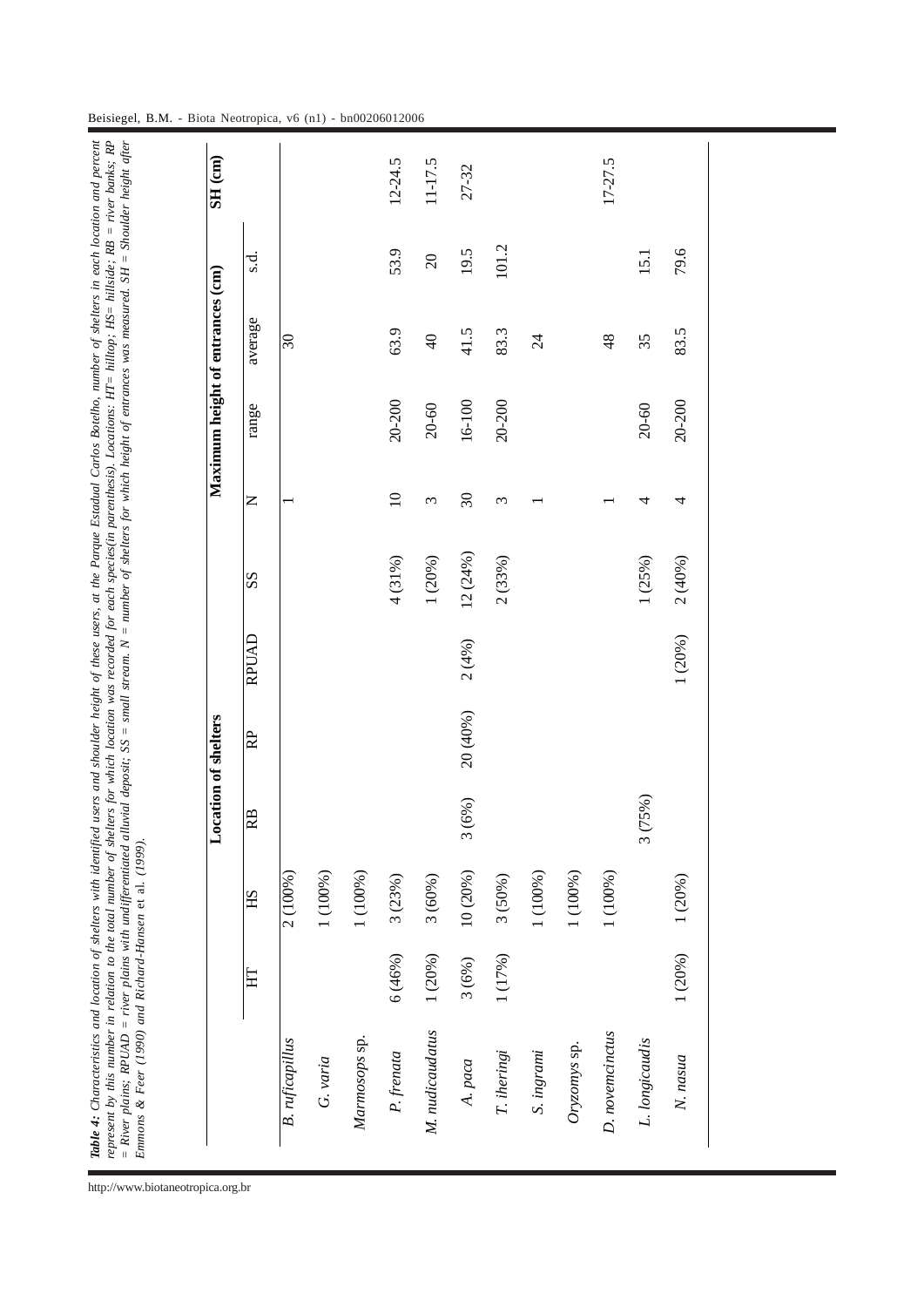and maximum heights of entrances of three shelters used by the species were 20, 40 and 60 cm. The only shelter used by an armadillo *Dasypus novemcinctus* (SH 17-27.5 cm, Richard-Hansen et al. 1999) had a maximum entrance height of 48 cm; SH of *Philander frenata* was not found but the values for the similar *P. opossum* are 12 to 24.5 cm (Richard-Hansen et al. 1999), while the average entrance height of its dens was 83.5 cm.

## **Shelter availability in relation to shelter type and topographic location**

Topography was varied across the study area. Parts of the area had extended river plains, while others had streams surrounded by high, steep hillsides. The trails used to estimate shelter availability in this study were selected in order to cover the six topographies of the area but not to determine the proportion of the total study area covered by each topographic location. Therefore, the estimative of number of shelters of each type by hectare can only be applied to each topographic location, and not to the total area.

Shelter availability was similar  $(12.5 - 17$  shelters / ha) at hillsides, river plains and small streams [\(Table 1\)](#page-5-0). At hilltops and river plains with undifferentiated alluvial deposits, however, shelter availability was higher (*ca.* four to ten times higher). The shelters found in these sites were mostly of UMAR type. River plains with undifferentiated alluvial deposits had a very high density of shelters of this type, but this topography represented a small proportion of the study area. Therefore, the overall availability of UMAR shelters across the study area must not be much increased by this high density.

TULT was the most common shelter type in all topographies except hilltops and river plains with undifferentiated alluvial deposits. So, despite the absence of a comparative estimative of number of shelters / hectare for the entire study area, this was probably the most common shelter type. FT shelters were the second most common type found in most topographies, and BU and WT shelters were less found in all topographies. ST and RO shelters were not found in the systematic searches, thus being probably the less frequent shelter types in the study area. The availability of RB type was estimated as number of shelters / linear km of margin and is not comparable to the estimates of the other shelter types.

## **Discussion**

This study represents a basic description of the types of shelter found, of their use by mammals and birds and of their availability in Atlantic Forest sites, providing an initial step for future studies of shelter use in this biome. Since there was no attempt to verify what kind of use by the animals was involved, animals which used shelters identified in this study could use them as nocturnal or diurnal sleeping sites, natal dens, scent-marking sites, temporary resting sites (Prestrud 1992, Larivière & Messier 1998) or food caches (Post et al. 1993), or they could be entering the shelters to forage.

Of the animals which entered the shelters, *B. ruficapillus*, *A. paca*, *L. longicaudis*, *M. nudicudatus*, *P. frenata* and *D. novemcinctus* are reported to use groundlevel shelters as sleeping or resting sites (Miles et al. 1981, Carter & Encarnação 1983, Sick 1986, Beck-King & Helversen 1999, Pardini & Trajano 1999, Moraes Jr. 2004). All these species were observed to use repeatedly the same shelters in this study, except *D. novemcintus*. This species is reported to use a shelter for some time, but it can have up to five entrances (Carter & Encarnação 1983), so if the armadillo photographed entering the shelter used it more than once as a sleeping site, it could have used other entrances during the three days in which a camera trap was used in this shelter. At the Amazonian forest much more nests of *Metachirus nudicaudatus* were found on the ground level than nests of *Philander opossum,* which nested mainly 8- 10 m above the ground (Miles et al.1981). The opposite result found in this study may reflect either a population density much greater for *P. frenata* than for *M. nudicaudatus* at the PECB, a real difference in the degree of arboreality between *P. frenata* and *M. nudicaudatus*, or the preferential use of less conspicuous shelters by *M. nudicaudatus* (Miles *et al*. 1981, Moraes Jr. 2004). Actually, Miles *et al.* (1981) stated that shelters of *M. nudicaudatus* were found only due to the use of spool-and-line devices, for they were perfectly concealed among leaf mounds. Other data obtained in this study may also suggest interesting subjects for future ecological studies of some species. *Philander frenata* was the main user of the very large UMAR shelters found on hilltops. These shelters had deeply caved paths entering them, suggesting long – term use; it would be valuable to follow the use of these shelters in a long-term study in order to verify whether they are used always by the same individuals or some of their progeny as it happens with other species as European badgers *Meles meles* (Doncaster & Woodrofe 1993).

Animals that appeared in pictures but were not entering, exiting or inside the shelters could be just passing in front of them, investigating them or using them as a resource. It was already mentioned that felids could use WT shelters as deposition sites for scent marks. Coatis (*Nasua nasua*) probably entered shelters to search for invertebrates and little vertebrates inside them (Beisiegel 2001), since I never observed coatis resting inside shelters in the course of a long-term study (Beisiegel & Mantovani 2006). I observed a white-lipped peccary (*Tayassu pecari*) enter a WT shelter and stay there for some minutes. The animal could either be foraging there or leaving a scent mark, although the latter is improbable since these animals scent–mark other

<http://www.biotaneotropica.org.br>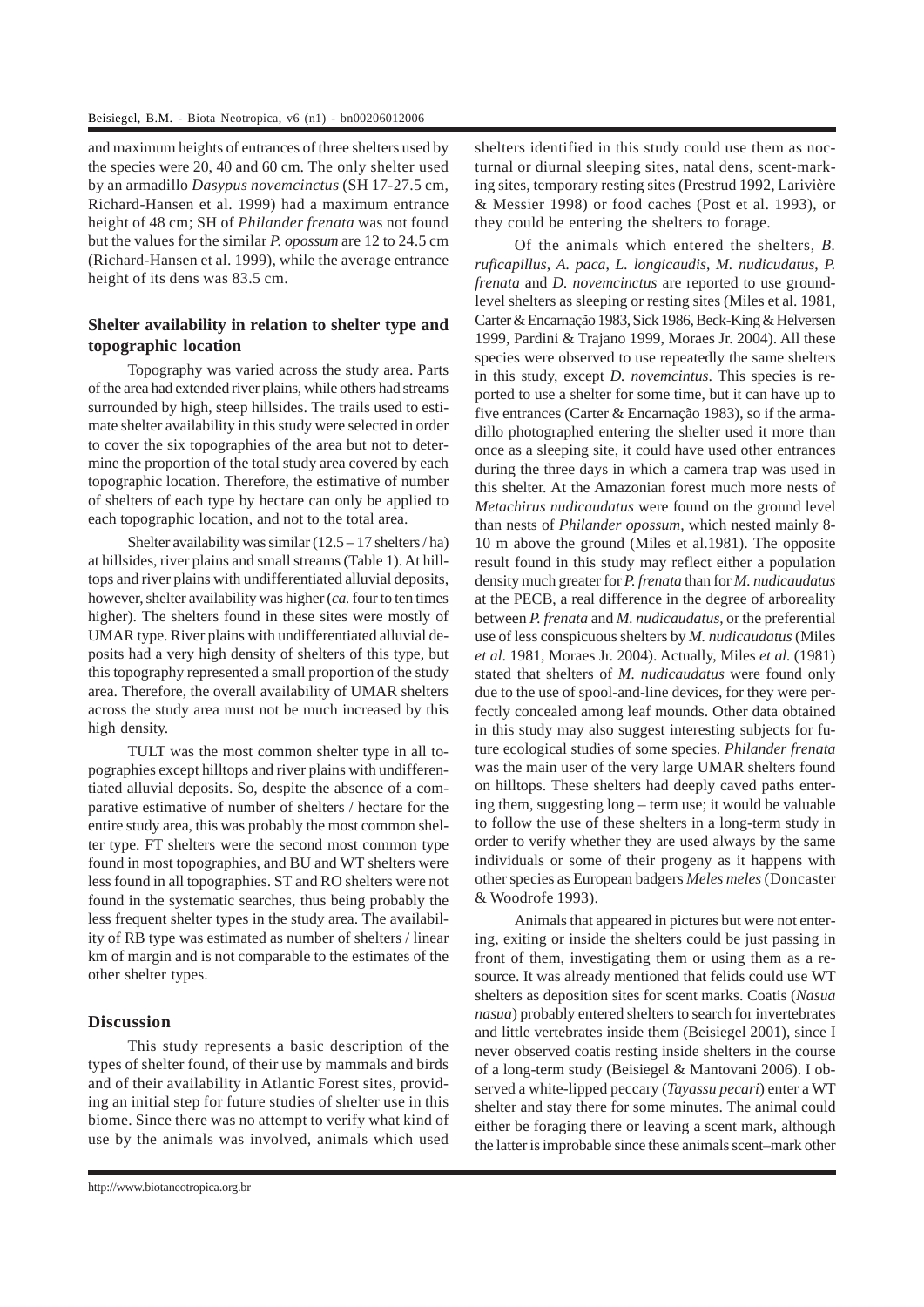members of the herd rather than objects of the environment (Hernandez et al. 1995). Squirrels (*Sciurus ingrami*) were sometimes photographed at shelter entrances and a squirrel was pictured twice at a shelter used by an *Agouti paca*, entering the shelter and exiting it with a big seed in its mouth [\(Figure 5](#page-15-0)). As both *Agouti paca* and squirrels are frugivore / granivore (Robinson & Redford 1986, Emmons & Feer 1990, Jannini 2000) the squirrel probably entered the shelter searching for seeds left by the paca. The other pictures of squirrels could be due to the same behavior or squirrels could be only passing in front of the sensor. Although *S. ingrami* use tree cavities to shelter (Monteiro-Filho & Marcondes-Machado 1996) it is likely that they use only nests located well above the ground. One small didelphid and one *Marmosops* sp. pictured outside shelters were looking to the interior of the shelter when photographed, probably searching for invertebrates. The formicariid *Grallaria varia* used the interior of a shelter on many days, but Sick (1986) states that they use perches as sleeping sites, making it unlikely that the bird used the shelter to sleep. Still, this species is frequently observed at the PECB and the constancy of use of a single shelter by (possibly) a single individual is interesting. On the other hand, the position of *Monodelphis* spp. in all the pictures suggested that their presence was not related to shelter use.

Species that used many times the same shelter seldom used it on consecutive nights. This could be misleading because most shelters had more than one entrance, but the animals might be using many shelters. In a Costa Rican forest site, two *Agouti paca* used an average of 3.5 burrows at a time (Beck-King et al. 1999). The raccoons (*Procyon lotor)* studied by Endres & Smith (1993) used an average of 27.2 to 41 shelters / year, and one female *Metachirus nudicaudatus* used four different sleeping sites on three nights (Moraes Jr. 2004). Alternation in shelter use may be a strategy of predator avoidance and of parasite control.

Simultaneous use of the same shelter by many species observed in this study is not uncommon in other regions. Northern raccoons (*Procyon lotor*), opossums (*Didelphis marsupialis*) and striped skunks (*Mephitis mephitis*) sometimes shared the same shelters in Kansas (Shirer & Fitch 1970). In general the skunks excavated the shelters and the other two species benefited from their burrows, which were also used by six other mammal species and nine species of reptiles.

Utilization of shelter types and shelter topographic locations by the six species for which more shelters were identified was roughly similar to the proportions in which shelters of these types and locations were monitored, with the one obvious exception of otters, which are aquatic mammals and used mainly riverbank shelters.

However, other interesting exceptions occurred. *Philander frenata* did not use FT shelters and *Nasua nasua* did not enter FT shelters, nor was photographed near them, although both species used the TULT and UMAR shelters and the number of FT shelters monitored was similar to the number of UMAR shelters monitored. FT shelters occurred on the same topographic locations of TULT shelters, so it would be interesting to investigate whether these species really do not enter FT shelters (and why) or this is due to a small number of identified shelters. The proportionally low use of UMAR shelters by pacas is not surprising, because most monitored shelters of this type were located at hilltops. Pacas prefer areas near water, since they are good swimmers which, when pursued, flee to the water (Pérez 1992). Due to this preference, it is surprising that pacas used three shelters at hilltops. If the choice of shelter site location by pacas is determined by availability of streams as sources of drinking water or preferred sites to forage, this data could be attributed to the large amount of streams that exist in the study area; anywhere there is one watercourse that can be quickly reached by mobile animals, such as mammals and birds. On the other hand, if the choice of shelter is determined by the possibility of using water as an escape route during an attempted predation, the use of this three hilltop shelters is difficult to understand. Also surprising was the utilization of a TULT shelter near a small stream by otters. This stream was less than one meter in width and too shallow to allow an otter to swim in most of its extension. At the study area, most streams are small and otter presence is mainly restricted to the larger ones (pers. obs.), where the animals can swim. Pardini (1996) verified that during the dry season otters increase the numbers of feces deposited at conspicuous sites at the Betari river, SP, and suggested that one explanation for this increase could be that the feces are used as scent marks and the enhancement of competition for food in the dry season causes the increase of deposition of scent marks. At the PECB, otters also increase the frequency of scent mark deposition at the drier season, including the use of some scent marking sites on very small streams on which they are not able to swim (pers. obs.). This may be due to lower food availability at the drier season, which may force the animals to expand the area where they search for food. The enhanced use of small streams on the drier season can explain one of the occasions in which otter tracks were found in this small stream shelter, in June 1998, but otter tracks were also found in it once in the wetter season (February 1998).

Other intriguing result was the absence of use of shelters on river plains by three of the species with most identified shelters: *T. iheringi*, *P. frenata* and *M. nudicaudatus*. This result is still more interesting because *T. iheringi* was frequently photographed by camera traps on river margins and *P. frenata* also uses river plains (pers. obs.). Again, it is impossible to attribute this result to an avoidance of shelters in river plains by these species or to insufficient data.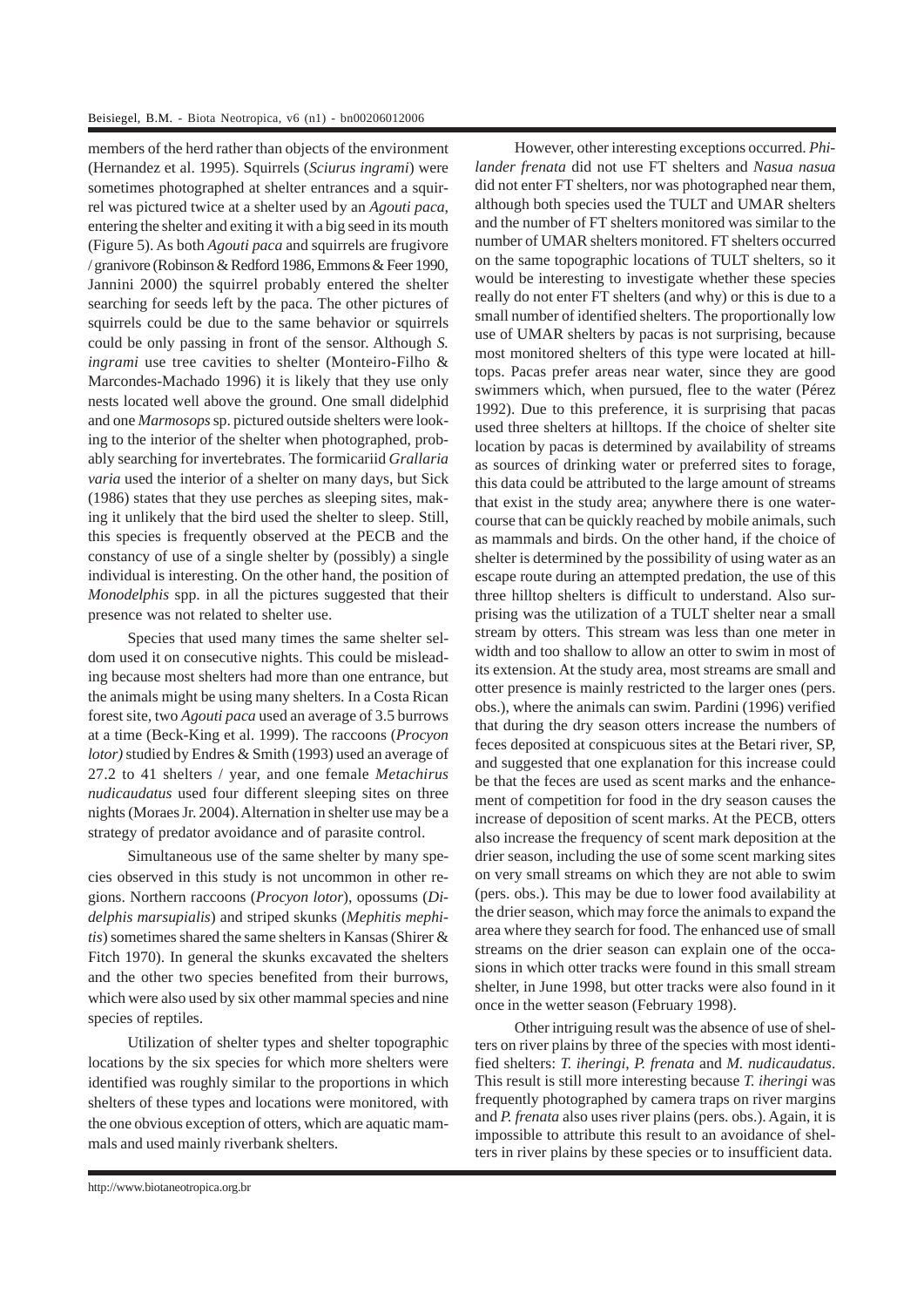If shelter site availability was a limiting resource to mammals and birds at the PECB, it would be expected that more shelters would be used at the hilltops and river plains with undifferentiated alluvial deposits, where there is a high density of shelters. Instead, it appears that other factors determinate shelter choice.

The lack of correspondence between the body size of the animals and the size of shelters' entrances agrees with the hypothesis that other factors are more important in shelter site choice than shelter site characteristics and location. However, shelter site entrances would have to be measured to a greater depth to confirm this hypothesis. The use of shelters with the minimum entrance size possible would have the advantages of increased heat retention and exclusion of a larger variety of predatory mammals (Robb et al. 1996), and it is still possible that the animals using shelters with large entrance dimensions would work their way inside the shelter into smaller and deeper cavities than those apparent from my visual search (Shirer & Fitch 1970). Similar shelter sites may also have different internal characteristics not covered in this work, such as temperature stability and humidity (Berner & Gysel 1967).

#### **Acknowledgements**

To an anonymous FAPESP referee and to the very careful reading and suggestions of the referees for this paper; to Dr. César Ades, Dr. Maurício Barbanti, and the supports of CNPq, FAPESP (grant # 96/1217-6), Fundação O Boticário de Proteção à Natureza (grant # 0290971) and WWF (grant # CRS-080-97). IF-SP authorization to work at PECB was process SMA 41.926/96. Albert Ditchfield and Juliana Pagnozzi helped identifying small mammal pictures.

## **References**

- AQUINO, R. & PUERTAS, P. 1997. Observations of Speothos venaticus (Canidae: Carnivora) in its natural habitat in Peruvian Amazonia. Z. Saug. 62:117-118.
- BECKER, M. & DALPONTE, J.C. 1991. Rastros de mamíferos silvestres brasileiros: um guia de campo. Editora Universidade de Brasília, Brasília.
- BECK-KING, H. & HELVERSEN, O. 1999. Home range, population density, and food resources of *Agouti paca* (Rodentia: Agoutidae) in Costa Rica: A study using alternative methods. Biotr. 31:675-685.
- BEISIEGEL, B.M. 1999. Contribuição ao estudo da história natural do cachorro do mato, *Cerdocyon thous*, e do cachorro vinagre, *Speothos venaticus*. Tese de doutorado, Universidade de São Paulo, São Paulo.
- BEISIEGEL, B. 2001. Notes on the coati, *Nasua nasua* (Carnivora: Procyonidae) in an Atlantic Forest Area. Br. J. Biol. 61:689-692.
- BEISIEGEL, B.M. & ADES, C. 2002. The behavior of the bush dog (*Speothos venaticus* Lund, 1842) in the field: a review. Rev. Etol. 4:17-23.
- BEISIEGEL, B.M. & ADES, C. 2004. The bush dog *Speothos venaticus* (Lund, 1842) at Parque Estadual Carlos Botelho, Southeastern Brazil. Mammalia 68:65-68.
- BEISIEGEL, B.M. & MANTOVANI, W. (2006). Habitat use, home range and foraging preferences of *Nasua nasua* in a pluvial tropical Atlantic forest area. J. Zool.. 269:77-87.
- BERNER, A. & GYSEL, L.W. 1967. Racoon use of large tree cavities and ground burrows. J. Wildl. Mngmt. 31:706-714.
- BRIANI, D.C., VIEIRA, E.M. & VIEIRA, M.V. 2001. Nests and nesting sites of Brazilian forest rodents (*Nectomys squamipes* and *Oryzomys intermedius*) as revealed by a spool-and-line device. Acta Theriol. 46:331-334.
- CARTER, T. S. & ENCARNAÇÃO, C.D. (1983). Characteristics and use of burrows by four species of armadillos in Brazil. J. Mammal. 64:103-108.
- DOMINGUES, E.N. & SILVA, D.A. 1988. Geomorfologia do Parque Estadual de Carlos Botelho. Bol. Téc. Inst. Flor. 42:71-105.
- DONCASTER, C.P. & WOODROFFE, R.B. 1993. Den site can determine shape and size of badger territories: implications for group living. Oikos 66:88-93.
- EGOSCUE, H.J. 1962. Ecology and life history of the kit fox in Toole County, Utah. Ecol. 43:481-497.
- EMMONS, L.H. & FEER, F. 1990. Neotropical rainforest mammals: a field guide. The University of Chicago Press, Chicago.
- ENDRES, K.M. & SMITH, W.P. 1993. Influence of age, sex, season and availability on den selection by racoons within the central basin of Tenessee. Am. Midl. Nat. 129:116-131.
- FIGUEIREDO, L.F. A. & CUSTÓDIO-FILHO, A. 2003. Aves observadas em Unidades de Conservação do Estado de São Paulo por Antonio Flávio Barbosa. Bol. Centro Est. Ornit. 15:30-43.
- HERNANDEZ, O.E., BARRETO, G.R. & OJASTI, J. 1995. Observations of behavioral patterns of white-lipped peccaries in the wild. Mammalia 59:146-148.
- JANINNI, A.E. 2000. Dieta e densidade populacional de *Agouti paca* (Rodentia, Agoutidae) em floresta semidecídua do leste do Brasil. Tese de Doutorado, Universidade de São Paulo**,** São Paulo.
- JOHNSINGH, A.J.T. 1982. Reproductive and social behaviour of the dhole, *Cuon alpinus* (Canidae). J. Zool. (Lond.) 198:443-463.
- KILGORE, D.L., JR. 1969. An ecological study of the swift fox (*Vulpes velox*) in the Oklahoma Panhandle. Am. Midl. Nat. 81:512-534.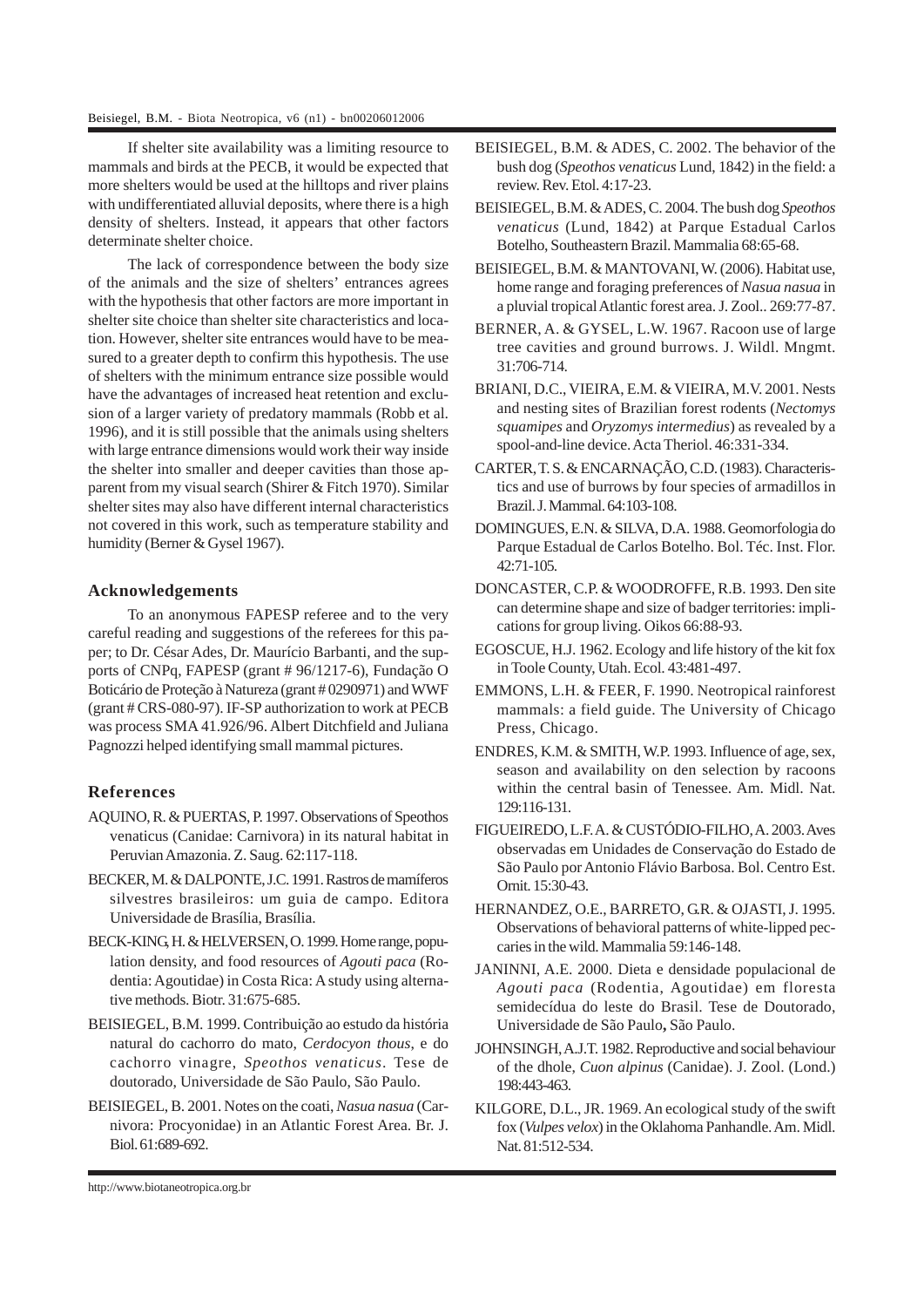- LARIVIÈRE, S. & MESSIER, F. 1998. Denning ecology of the striped skunk in the Canadian prairies: implications for waterfowl nest predation. J. Appl. Ecol*.* 35:207-213.
- LINARES, O. J. 1967. El perro de monte, *Speothos venaticus* (Lund), en el norte de Venezuela (Canidae). Mem. Soc. Cienc. Natur. "La Salle", Caracas 27:83-86.
- LUCHERINI, M., LOVARI, S. & CREMA, G. 1995. Habitat use and ranging behavior of the red fox (*Vulpes vulpes*) in a Mediterranean rural area: is shelter availability a key factor? J. Zool. (Lond.) 237:577-591.
- MCCOMB, W. & NOBLE, R.E. 1981. Microclimates of nest boxes and natural cavities in bottonland hardwoods. J. Wildl. Mngmt. 45: 284-289.
- MILES, M.A., DE SOUZA, A.A. & POVOA, M.M. 1981. Mammal tracking and nest location in Brazilian forest with an improved spool-and-line device. J. Zool. (Lond.) 195:331-347.
- MONTEIRO-FILHO, E.L.A. & MARCONDES-MACHADO, L.O. 1996. The utilization of nest boxes by small mammals. Ciênc. Cult. 48:272-274.
- MORAES JR., E.A. 2004. Radio tracking of one *Metachirus nudicaudatus* (Desmarest, 1871) individual in Atlantic forest of Southeastern Brazil. Bol. Mus. Biol. Mello Leitão (N. Sér.) 17:57-64.
- MORIARTY, J.J. & MCCOMB, W.C. 1982. A fiber optics system for tree cavity inspection. Wildl. Soc. Bull. 10:173-174.
- NEGREIROS, O.C., CUSTODIO FILHO, A., DIAS, A.C., FRANCO, G.A.D.C., COUTO, H.T.Z., VIEIRA, M.G.L. & MOURA NETTO, B.V. 1995. Análise estrutural de um trecho de floresta pluvial tropical, Parque Estadual de Carlos Botelho, Núcleo Sete Barras (SP - Brasil). Rev. Inst. Flor. São Paulo 7:1-33.
- PARDINI, R. & TRAJANO, E. 1999. Use of shelters by the neotropical river otter (*Lontra longicaudis*) in an Atlantic Forest stream, southeastern Brazil. J. Mammal. 80:600-610.
- PARDINI, R. 1996. Estudo sobre a ecologia da lontra *Lontra longicaudis* no Vale do Alto Rio Ribeira, Iporanga, SP (Carnivora: Mustelidae). Dissertação de Mestrado, Universidade de São Paulo, São Paulo.
- PÉREZ, E. 1992. *Agouti paca.* Mammal. Sp. 404:1-7.
- PFEIFER, R.M., CARVALHO, W.A., SILVA, D.A., ROSSI, M. & MENDICINO, L.F. 1986. Levantamento semidetalhado dos solos do Parque Estadual de Carlos Botelho. Bol. Téc. Inst. Flor. 40:75-109.
- POST, D. M., REICHMAN, O. J. & WOOSTER, D. E. 1993. Characteristics and significance of the caches of eastern woodrats (*Neotoma floridana*). J. Mammal. 74:688-692.
- PRESTRUD, P. 1992. Denning and home-range characteristics of breeding arctic foxes in Svalbard. *Can.* J. Zool. 70:1276-1283.

RICHARD-HANSEN, C., VIE, J.C., VIDAL, N. & KERAVEC, J. 1999. Body measurements of 40 species of mammals from French Guiana. J. Zool. (Lond.) 247:419-428.

- ROBB, J.R., CRAMER, M.S., PARKER, A.R. & URBANEK, R.P. 1996. Use of tree cavities by fox squirrels and racoons in Indiana. J. Mammal. 77:1017-1027.
- ROBINSON, J.G. & REDFORD, K.H. 1986. Body size, diet, and population density of neotropical forest mammals. Am. Nat. 128:665-680.
- RUGGIERO, L.F., PEARSON, D.E. & HENRY, S.E. 1998. Characteristics of american marten den sites in Wyoming. J. Wildl. Mngmt. 62:663-673.
- SHIRER, H.W. & FITCH, H.S. 1970. Comparison from radiotracking of movements and denning habits of the raccoon, striped skunk, and opossum in notheastern Kansas. J. Mammal. 51:491-503.
- SICK, H. 1986. Ornitologia Brasileira: uma introdução. Editora Universidade de Brasília, Brasília.
- WAISEL, Y., ESHEL, A. & KAFKAFI, U. 1996. Plant roots: the hidden half. 2nd Edition. Marcel Decker, Inc., New York.

Title: Shelter availability and use by mammals and birds in an Atlantic forest area

Author: Beatriz de Mello Beisiegel

Biota Neotropica, Vol. 6 ( number 1): 2006 [http://www.biotaneotropica.org.br/v6n1/pt/](http://www.biotaneotropica.org.br/v6n1/pt/abstract?article+bn00206012006) [abstract?article+bn00206012006](http://www.biotaneotropica.org.br/v6n1/pt/abstract?article+bn00206012006)

Date Received 05/16/2005 - Revised 10/12/2005 Accepted 01/01/2006

ISSN 1676-0611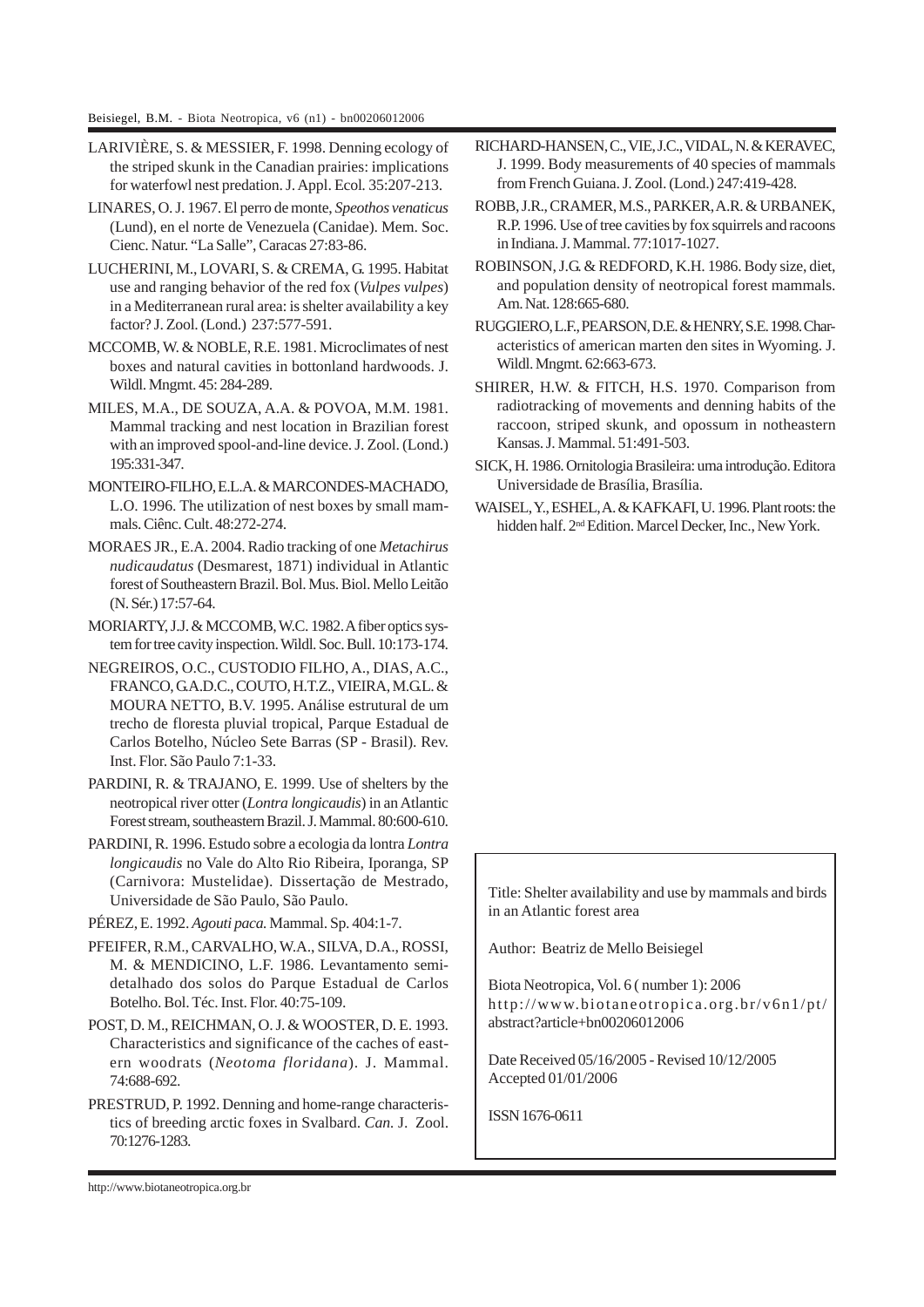<span id="page-13-0"></span>

*Figure 1. Schematic representations of the external view and longitudinal (defined as a section which is parallel to plane defined by the greatest length of the structure) or frontal (defined as a section perpendicular to the longitudinal one) sections of the different types of shelters found in the Parque Estadual Carlos Botelho, an Atlantic Forest area in Southeastern Brazil. The vertical broken lines indicate the position of sections. Abbreviations are: T = tree, e = entrance, ch = chamber, tu = tunnel, ar = adventitious roots, ch/tu = chamber or tunnel; WT = shelter without tunnels under living tree; TULT = shelter with tunnels under living tree; UMAR = shelter under mound formed by adventitious roots; FT = shelters under fallen trees; BU = burrows not supported by trees or roots; RB = riverbank shelters; ST = stream tunnels and RO = rock shelters.*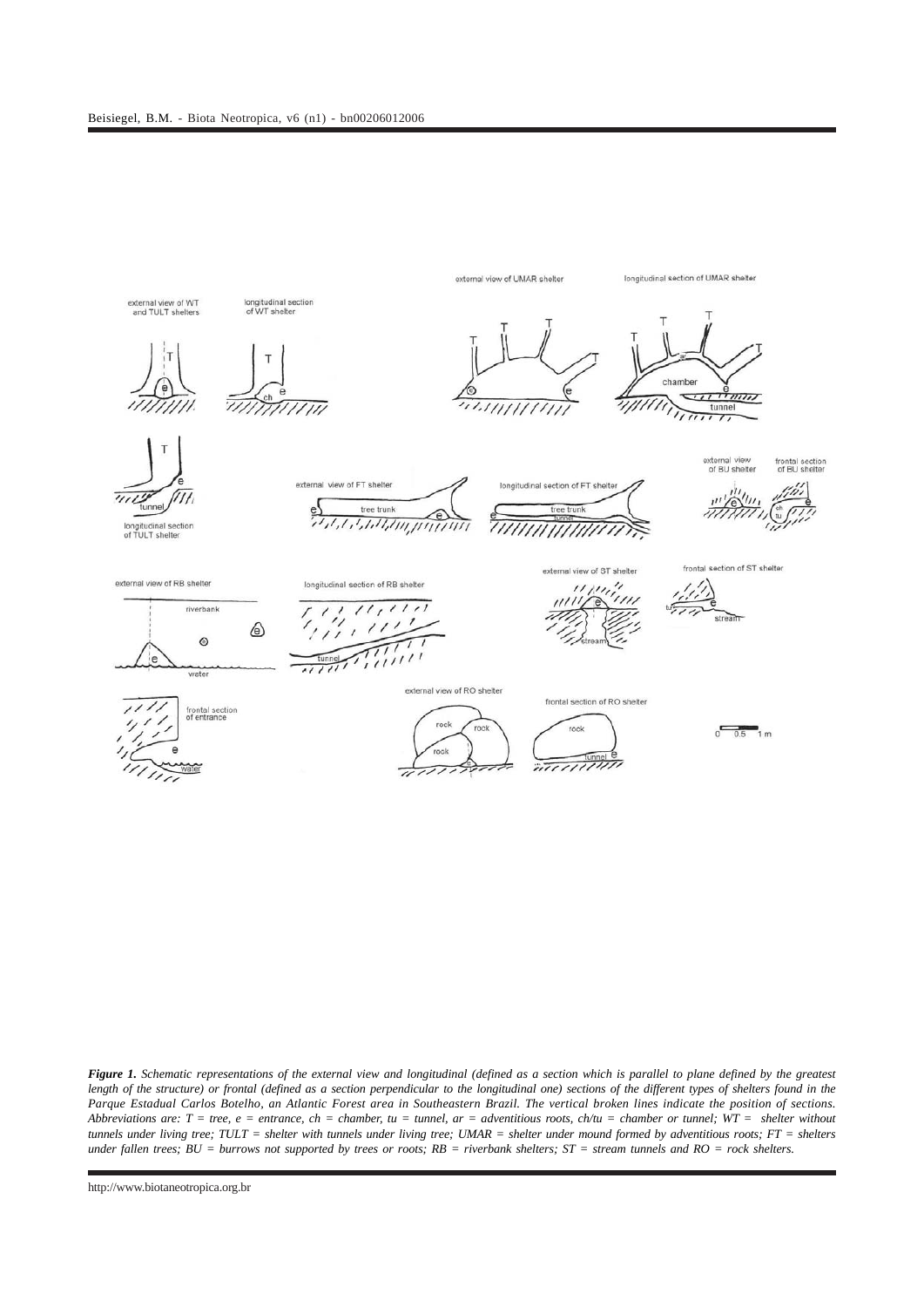<span id="page-14-0"></span>Beisiegel, B.M. - Biota Neotropica, v6 (n1) - bn00206012006









*Figure 2. Pictures of different types of shelters found in the Parque Estadual Carlos Botelho (PECB), an Atlantic Forest area in Southeastern Brazil. (a) A very large entrance of a Shelter under mound formed by adventitious roots (UMAR) (emphasized in black), with a camera trap on the right, with a sensor located at a height of 12 cm; (b)* Baryphtengus ruficapillus *in the entrance of a Burrow (BU) shelter; (c) Entrance of a River bank (RB) shelter, used by an otter, from which a small stream exits; (d) Entrance of a River bank (RB) shelter with a dry platform inside it, and a rodent swimming on the right; (e) Stream tunnel (ST) shelter.*